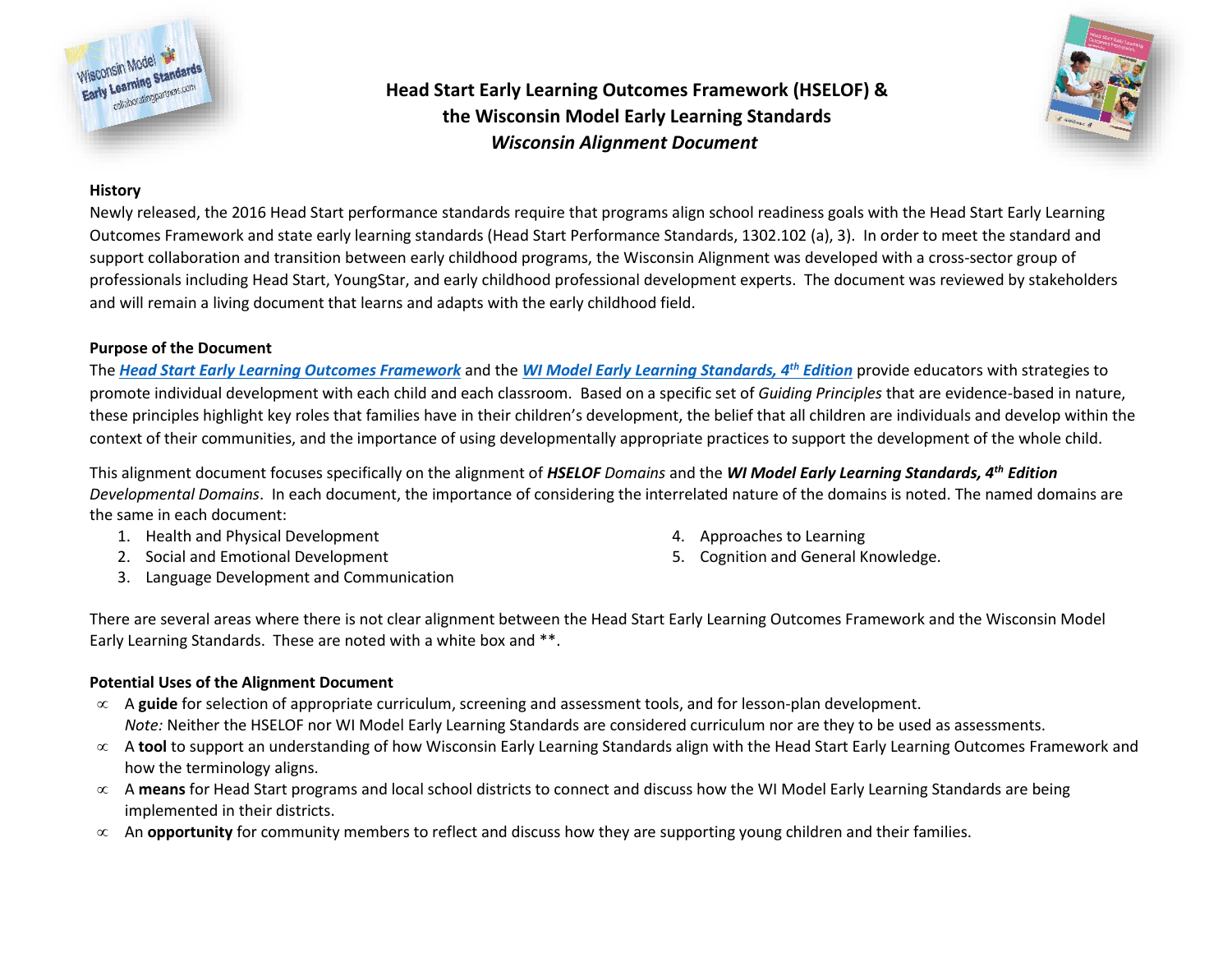## overview Page 1 of 13

|                                                |                          | <b>Head Start Early Learning Outcomes Framework</b>                                                                                                                                                                    |                                                        |                                                                                                                                                                                                                                              | <b>Wisconsin Model Early Learning Standards</b>           |                                                                                       |
|------------------------------------------------|--------------------------|------------------------------------------------------------------------------------------------------------------------------------------------------------------------------------------------------------------------|--------------------------------------------------------|----------------------------------------------------------------------------------------------------------------------------------------------------------------------------------------------------------------------------------------------|-----------------------------------------------------------|---------------------------------------------------------------------------------------|
| <b>Domain</b>                                  |                          | <b>Sub-Domain</b>                                                                                                                                                                                                      | <b>Domain</b>                                          | <b>Sub-Domain</b>                                                                                                                                                                                                                            | <b>Domain</b>                                             | <b>Sub-Domain(s)</b>                                                                  |
|                                                |                          | Emotional and Behavioral Self-Regulation, Pgs 12,<br>$16 - 17$                                                                                                                                                         | 65-76                                                  | ** There is no Approaches to Learning<br>Sub-Domain in the WMELS that easily<br>aligns with the HSELOF Emotion and<br>Behavioral Self-Regulation Sub-<br>Domain. Please see the Social and<br>Emotional Domain for alignment**,<br>Pgs 25-40 | Development, Pgs 25-40<br>II. Social and Emotional        | A. Emotional Development, Pgs 26,<br>28-31<br>C. Social Competence, Pgs 27, 35-<br>40 |
| Approaches to Learning, Pgs 10-21              |                          | Cognitive Self-Regulation (Executive Functioning),<br>Pgs 13, 18-19                                                                                                                                                    |                                                        | A. Curiosity, Engagement,                                                                                                                                                                                                                    |                                                           | A. Emotional Development, Pgs 26,<br>28-31                                            |
|                                                |                          | Initiative and Curiosity, Pgs 14, 20                                                                                                                                                                                   |                                                        | And Persistence, Pgs 66, 68-70                                                                                                                                                                                                               |                                                           |                                                                                       |
|                                                |                          | Creativity, Pgs 15, 21                                                                                                                                                                                                 | IV. Approaches to Learning, Pgs                        | <b>B. Creativity And Imagination, Pgs</b><br>67, 71-72                                                                                                                                                                                       |                                                           |                                                                                       |
|                                                |                          | ** There is no Approaches to Learning Sub-<br>Domain in the HSELOF that easily aligns with the<br>WMELS Diversity in Learning Sub-Domain. Please<br>see the Social and Emotional Domain for<br>alignment**, Pgs. 22-33 |                                                        | C. Diversity in Learning, Pgs. 67, 73-<br>75                                                                                                                                                                                                 |                                                           |                                                                                       |
|                                                |                          | Relationships With Adults, Pgs 24, 29                                                                                                                                                                                  |                                                        | C. Social Competence, Pgs 27, 35-                                                                                                                                                                                                            |                                                           |                                                                                       |
|                                                |                          | Relationships With Other Children, Pgs 25, 30-31                                                                                                                                                                       |                                                        | 40                                                                                                                                                                                                                                           |                                                           |                                                                                       |
| Social and Emotional Development,<br>Pgs 22-33 |                          | Emotional Functioning, Pgs 26-27, 31-32                                                                                                                                                                                | Development, Pgs 25-40<br>II. Social and Emotional     | A. Emotional Development, Pgs 26,<br>28-31                                                                                                                                                                                                   |                                                           |                                                                                       |
|                                                |                          | Sense Of Identity And Belonging, Pgs 27-28, 32-33                                                                                                                                                                      |                                                        | B. Self-Concept, Pgs 26, 32-34                                                                                                                                                                                                               | IV. Approaches to<br>Learning, Pgs 65-76                  | C. Diversity In Learning, Pgs 67, 73-<br>75                                           |
|                                                |                          | Attending And Understanding, Pgs 36, 42                                                                                                                                                                                |                                                        | A. Listening And<br>Understanding, Pgs 42, 44-46                                                                                                                                                                                             |                                                           |                                                                                       |
|                                                | Communication, Pgs 36-45 | Communicating And Speaking, Pgs. 37-38, 43-44                                                                                                                                                                          |                                                        | <b>B. Speaking And Communicating,</b><br>Pgs 43, 47-53                                                                                                                                                                                       | <b>II. Social and Emotional</b><br>Development, Pgs 25-40 | C. Social Competence, Pgs 27, 35-<br>40                                               |
| 34-49<br>Language and Literacy, Pgs            | Language and             | Vocabulary, Pgs 39, 44-45                                                                                                                                                                                              | III. Language Development and Communication, Pgs 41-64 | A. Listening And Understanding,<br>Pgs 42, 44-46<br><b>B. Speaking And Communicating,</b>                                                                                                                                                    |                                                           |                                                                                       |
|                                                |                          |                                                                                                                                                                                                                        |                                                        | Pgs 43, 47-53                                                                                                                                                                                                                                |                                                           |                                                                                       |
|                                                |                          | Emergent Literacy, Pgs 39-41                                                                                                                                                                                           |                                                        |                                                                                                                                                                                                                                              |                                                           |                                                                                       |
|                                                |                          | Phonological Awareness, Pg 46                                                                                                                                                                                          |                                                        |                                                                                                                                                                                                                                              |                                                           |                                                                                       |
|                                                | Literacy, Pgs 46-49      | Print And Alphabet Knowledge, Pgs 46-47                                                                                                                                                                                |                                                        | C. Early Literacy, Pgs 43, 54-64                                                                                                                                                                                                             |                                                           |                                                                                       |
|                                                |                          | Comprehension And Text Structure, Pgs 47-48                                                                                                                                                                            |                                                        |                                                                                                                                                                                                                                              |                                                           |                                                                                       |
|                                                |                          | Writing, Pg 49                                                                                                                                                                                                         |                                                        |                                                                                                                                                                                                                                              |                                                           |                                                                                       |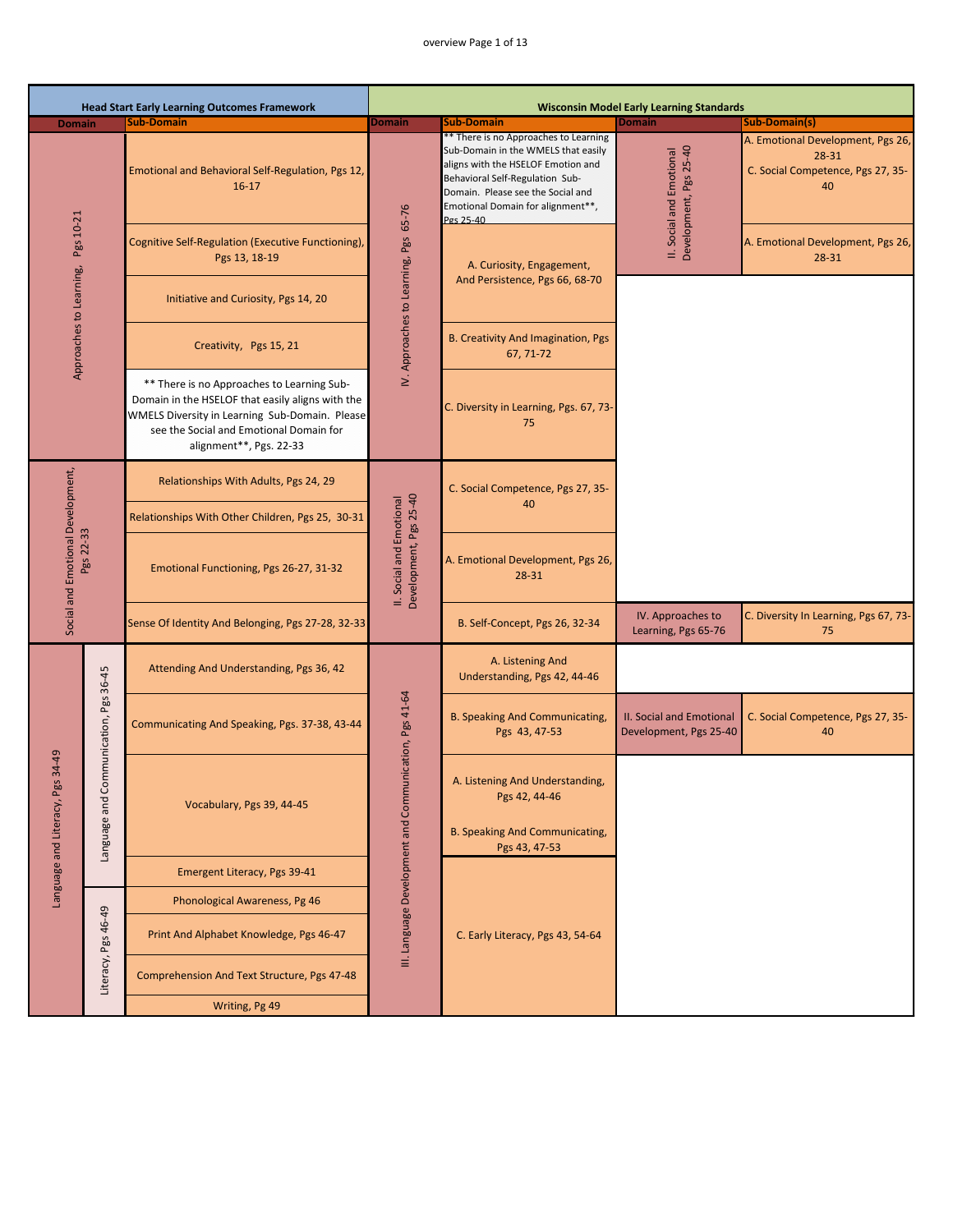## overview Page 2 of 13

|                                 |                                       | <b>Head Start Early Learning Outcomes Framework</b>      |                                                |                                                                                                                                                                                          | <b>Wisconsin Model Early Learning Standards</b>                         |                                                             |
|---------------------------------|---------------------------------------|----------------------------------------------------------|------------------------------------------------|------------------------------------------------------------------------------------------------------------------------------------------------------------------------------------------|-------------------------------------------------------------------------|-------------------------------------------------------------|
| <b>Domain</b>                   |                                       | <b>Sub-Domain</b>                                        | <b>Domain</b>                                  | <b>Sub-Domain</b>                                                                                                                                                                        | <b>Domain</b>                                                           | <b>Sub-Domain(s)</b>                                        |
|                                 |                                       | <b>Exploration And Discovery, Pg 52</b>                  |                                                | A. Exploration, Discovery, And                                                                                                                                                           | IV. Approaches to<br>Learning, Pgs 65-76                                | A. Curiosity, Engagement,<br>And Persistence, Pgs 66, 68-70 |
|                                 |                                       | Memory, Pg 53                                            |                                                | Problem Solving, Pgs 78, 80-84                                                                                                                                                           | <b>II. Social and Emotional</b><br>Development, Pgs 25-40               | C. Social Competence, Pgs 27, 35-<br>40                     |
|                                 | 52-56                                 | Reasoning And Problem-Solving, Pg 54                     |                                                |                                                                                                                                                                                          |                                                                         |                                                             |
|                                 | Cognition, Pgs                        | <b>Emergent Mathematical Thinking, Pg 55</b>             |                                                | B. Mathematical Thinking, Pgs 78,<br>85-95                                                                                                                                               |                                                                         |                                                             |
|                                 |                                       |                                                          |                                                | ** There is no Cognition and<br>Gerneral Knowledge Sub-Domain in<br>the WMELS that easily aligns with<br>the HSELOF Imitation and Symbolic                                               | IV. Approaches to<br>Learning, Pgs 65-76                                | <b>B. Creativity And Imagination, Pgs</b><br>67, 71-72      |
| Cognition, Pgs 50-65            |                                       | Imitation And Symbolic Representation And Play,<br>Pg 56 | V. Cognition and General Knowledge, Pgs 77-100 | Representation and Play Sub-<br>Domain. Please see the<br>Approaches to Learning d<br>Langugae Development and<br>Communication domains for<br>alignment**, Pgs 67, 71-72; 43, 55-<br>54 | III. Language<br>Development and<br><b>Communication, Pgs 42-</b><br>54 | C. Early Literacy, Pgs, 43, 55-64                           |
|                                 |                                       | Counting And Cardinality, Pgs. 57-58                     |                                                |                                                                                                                                                                                          |                                                                         |                                                             |
|                                 | Mathematics Development,<br>Pgs 57-61 | Operations And Algebraic Thinking, Pg 59                 |                                                | B. Mathematical Thinking, Pgs 78,<br>85-95                                                                                                                                               |                                                                         |                                                             |
|                                 |                                       | Measurement, Pg 60                                       |                                                |                                                                                                                                                                                          |                                                                         |                                                             |
|                                 |                                       | Geometry And Spatial Sense, Pgs 60-61                    |                                                |                                                                                                                                                                                          |                                                                         |                                                             |
|                                 | Scientific Reasoning,<br>Pgs 62-65    | Scientific Inquiry, Pgs 62-63                            |                                                | C. Scientific Thinking, Pgs 79, 96-<br>100                                                                                                                                               |                                                                         |                                                             |
|                                 |                                       | Reasoning And Problem-Solving, Pgs 64-65                 |                                                |                                                                                                                                                                                          |                                                                         |                                                             |
|                                 |                                       | Perception, Pg 68                                        |                                                | C. Sensory Organization, Pgs 13, 23-<br>24                                                                                                                                               |                                                                         |                                                             |
|                                 |                                       | Gross Motor, Pgs 69, 72                                  |                                                | B. Motor Development, Pgs 12, 20-                                                                                                                                                        |                                                                         |                                                             |
|                                 | Development, Pgs 68-75                | Fine Motor, Pgs 70, 73                                   | Pgs 11-24                                      | 22                                                                                                                                                                                       |                                                                         |                                                             |
| Perceptual, Motor, and Physical |                                       | Health, Safety, And Nutrition, Pgs 71, 74-75             | I. Health and Physical Development,            | A. Physical Health And<br>Development, Pgs 12, 14-19                                                                                                                                     |                                                                         |                                                             |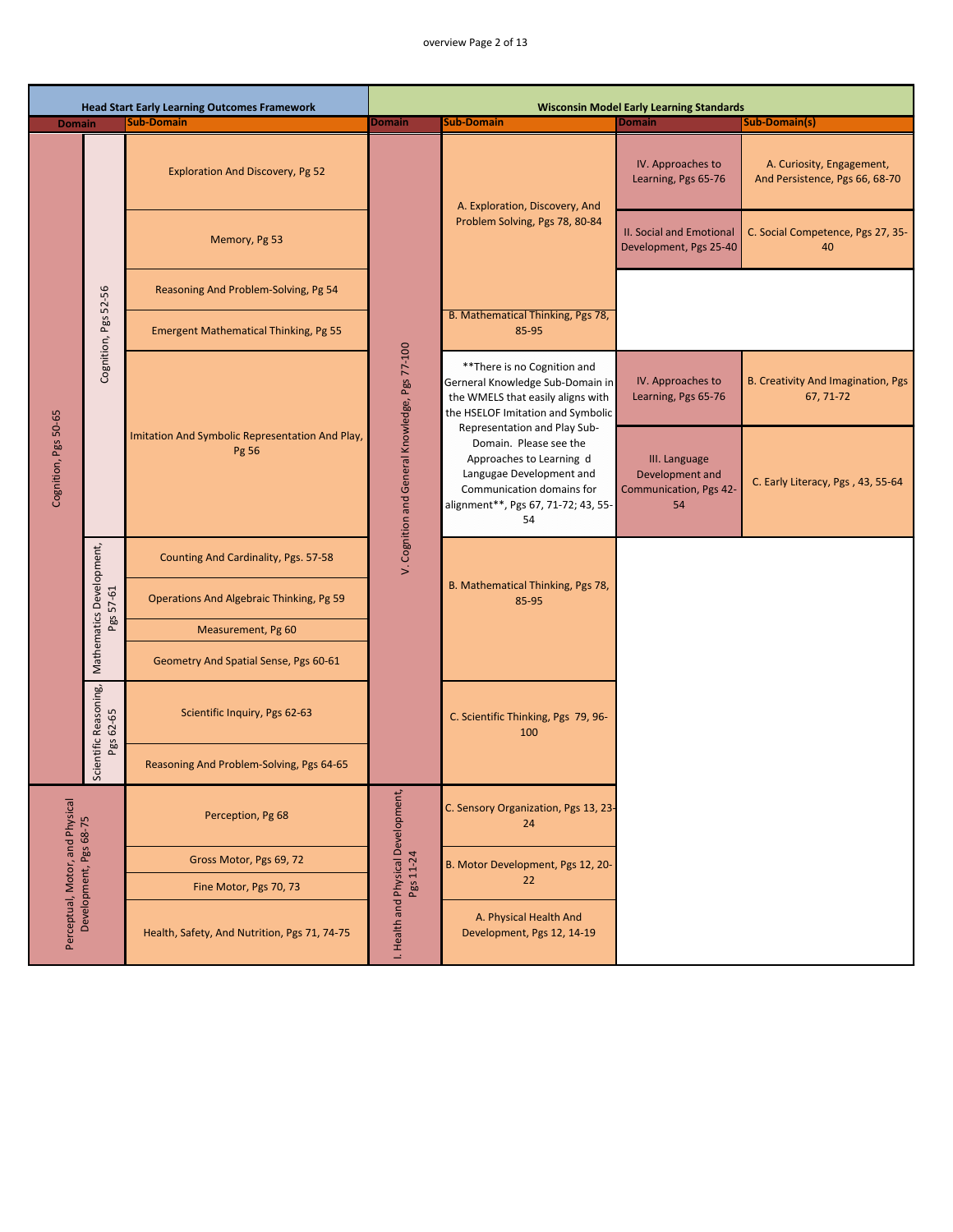|                                      |                                                                                                                | <b>Head Start Early Learning Framework</b>                                                                                                                                                                                                                                                                                                                                                                                                                                                                                                                                                                                                                                                                                                                                                                                     |                                                 |                                                                | <b>Wisconsin Model Early Learning Standards</b>                                                                                                                                                                                                                                                                                                  |                                             |                                                                                      |                                                                                                                                                                                                                                                                               |
|--------------------------------------|----------------------------------------------------------------------------------------------------------------|--------------------------------------------------------------------------------------------------------------------------------------------------------------------------------------------------------------------------------------------------------------------------------------------------------------------------------------------------------------------------------------------------------------------------------------------------------------------------------------------------------------------------------------------------------------------------------------------------------------------------------------------------------------------------------------------------------------------------------------------------------------------------------------------------------------------------------|-------------------------------------------------|----------------------------------------------------------------|--------------------------------------------------------------------------------------------------------------------------------------------------------------------------------------------------------------------------------------------------------------------------------------------------------------------------------------------------|---------------------------------------------|--------------------------------------------------------------------------------------|-------------------------------------------------------------------------------------------------------------------------------------------------------------------------------------------------------------------------------------------------------------------------------|
|                                      | Domain Sub-Domain                                                                                              | <b>Goals</b>                                                                                                                                                                                                                                                                                                                                                                                                                                                                                                                                                                                                                                                                                                                                                                                                                   |                                                 | Domain Sub-Domain                                              | <b>Performance Standards</b>                                                                                                                                                                                                                                                                                                                     |                                             | Domain Sub-Domain(s)                                                                 | <b>Performance Standards</b>                                                                                                                                                                                                                                                  |
|                                      | <b>Emotional and Behavioral</b><br>Self-Regulation, Pgs 12, 16-<br>17                                          | IT-ATL 1. Child manages feelings and emotions<br>with support of familiar adults.<br>IT-ATL 2. Child manages actions and behavior<br>with support of familiar adults.<br>P-ATL 1. Child manages emotions with increasing<br>independence.<br>P-ATL 2. Child follows classroom rules and<br>routines with increasing independence.<br>P-ATL 3. Child appropriately handles and takes<br>care of classroom materials.<br>P-ATL 4. Child manages actions, words, and<br>behavior with increasing independence.                                                                                                                                                                                                                                                                                                                    |                                                 |                                                                | ** There is no Approaches to Learning Sub-Domain in the<br>WMELS that easily aligns with the HSELOF Emotion and<br>Behavioral Self-Regulation Sub-Domain. Please see the Social<br>and Emotional Domain for alignment**, Pgs 25-40                                                                                                               | Social and Emotional Development, Pgs 25-40 | A. Emotional Development, Pgs<br>26, 28-31<br>C. Social Competence, Pgs 27, 35<br>40 | A.EL.1 Expresses a wide range of<br>emotions.<br>A.EL.2 Understands and responds to<br>others' emotions.<br>C.EL.3 Demonstrates understanding<br>of rules and social expectations.<br>C.EL.4 Engages in social problem<br>solving behavior and learns to<br>resolve conflict. |
| Pgs 10-21<br>Approaches to Learning, | <b>Cognitive Self-Regulation</b><br>(Executive Functioning), Pgs<br>13, 18-19<br>Initiative and Curiosity, Pgs | IT-ATL 3. Child maintains focus and sustains<br>attention with support.<br>IT-ATL 4. Child develops the ability to show<br>persistence in actions and behavior.<br>IT-ATL 5. Child demonstrates the ability to be<br>flexible in actions and behavior.<br>P-ATL 5. Child demonstrates an increasing ability<br>to control impulses.<br>P-ATL 6. Child maintains focus and sustains<br>attention with minimal adult support.<br>P-ATL 7. Child persists in tasks.<br>P-ATL 8. Child holds information in mind and<br>manipulates it to perform tasks.<br>P-ATL 9. Child demonstrates flexibility in thinking<br>and behavior.<br>IT-ATL 6. Child demonstrates emerging initiative<br>in interactions, experiences, and explorations.<br>IT-ATL 7. Child shows interest in and curiosity<br>about objects, materials, or events. | 65-76<br><b>IV. Approaches to Learning, Pgs</b> | A. Curiosity, Engagement,<br>And Persistence, Pgs 66, 68<br>70 | A.EL. 1 Displays curiosity, risk-taking, and<br>willingness to engage in new experiences.<br>A.EL. 3 Exhibits persistence and flexibility.<br>A.EL. 1<br>A.EL. 3<br>A.EL. 2 Engages in meaningful learning<br>through attempting, repeating,<br>experimenting, refining, and elaborating<br>on experiences and activities.<br>A.EL. 2<br>A.EL. 1 | Ξ                                           | A. Emotional Development, Pgs<br>26, 28-31                                           | A.EL.1 Expresses a wide range of<br>emotions.                                                                                                                                                                                                                                 |
|                                      | 14, 20                                                                                                         | P-ATL 10. Child demonstrates initiative and<br>independence.<br>P-ATL 11. Child shows interest in and curiosity<br>about the world around them.                                                                                                                                                                                                                                                                                                                                                                                                                                                                                                                                                                                                                                                                                |                                                 |                                                                | A.EL. 1                                                                                                                                                                                                                                                                                                                                          |                                             |                                                                                      |                                                                                                                                                                                                                                                                               |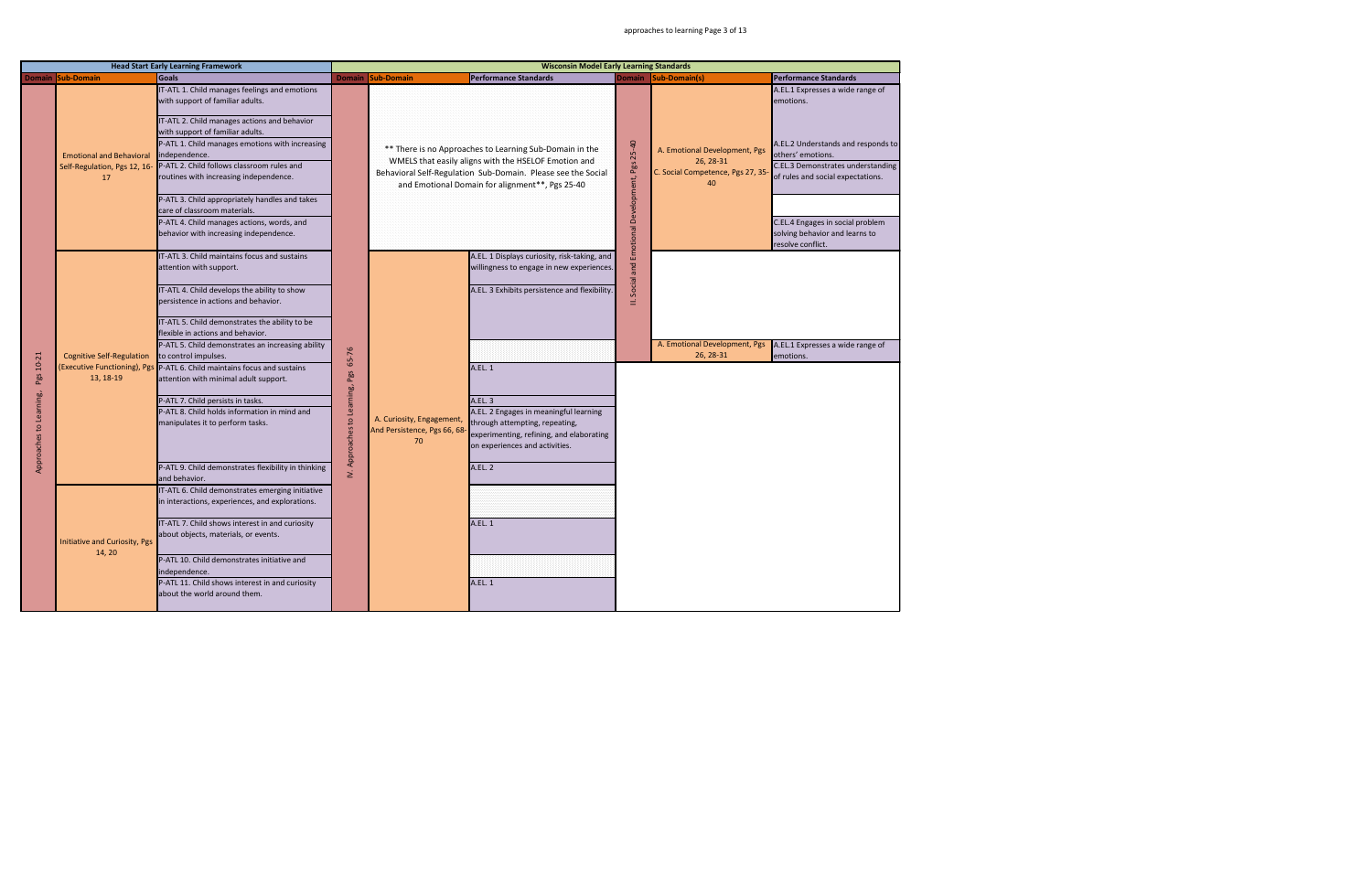|                        | <b>Head Start Early Learning Framework</b>                                                                                                                                                              |                                                        |                                                                                                                                                                                                                                                                                                         | <b>Wisconsin Model Early Learning Standards</b> |                              |
|------------------------|---------------------------------------------------------------------------------------------------------------------------------------------------------------------------------------------------------|--------------------------------------------------------|---------------------------------------------------------------------------------------------------------------------------------------------------------------------------------------------------------------------------------------------------------------------------------------------------------|-------------------------------------------------|------------------------------|
| Domain Sub-Domain      | <b>Goals</b>                                                                                                                                                                                            | Domain Sub-Domain                                      | <b>Performance Standards</b>                                                                                                                                                                                                                                                                            | Domain Sub-Domain(s)                            | <b>Performance Standards</b> |
| Creativity, Pgs 15, 21 | IT-ATL 8. Child uses creativity to increase<br>understanding and learning.<br>IT-ATL 9. Child shows imagination in play and<br>interactions with others.                                                | <b>B. Creativity And</b><br>Imagination, Pgs 67, 71-72 | B.EL. 2 Expresses self creatively through<br>music, movement,<br>and art.<br>B.EL. 1 Engages in imaginative play and<br>inventive thinking<br>through interactions with people,<br>materials, and the                                                                                                   |                                                 |                              |
|                        | P-ATL 12. Child expresses creativity in thinking<br>and communication.<br>P-ATL 13. Child uses imagination in play and<br>interactions with others.                                                     |                                                        | environment.<br><b>B.EL. 2</b><br><b>B.EL. 1</b>                                                                                                                                                                                                                                                        |                                                 |                              |
|                        | ** There is no Approaches to Learning Sub-Domain in the HSELOF that<br>easily aligns with the WMELS Diversity in Learning Sub-Domain. Please<br>see the Cognition Domain for alignment**, Pgs 78, 80-84 | C. Diversity in Learning, Pgs.<br>67, 73-75            | C. EL. 1 Expereinces a vareity of routines,<br>practices, and languages.<br>C. EL. 2 Learns within the context of<br>his/her family and culture.<br>C. EL. 3 Uses various styles of learning<br>including verbal/linguistic,<br>bodily/kinesthetic, visual/spatial,<br>interpersonal and intrapersonal. |                                                 |                              |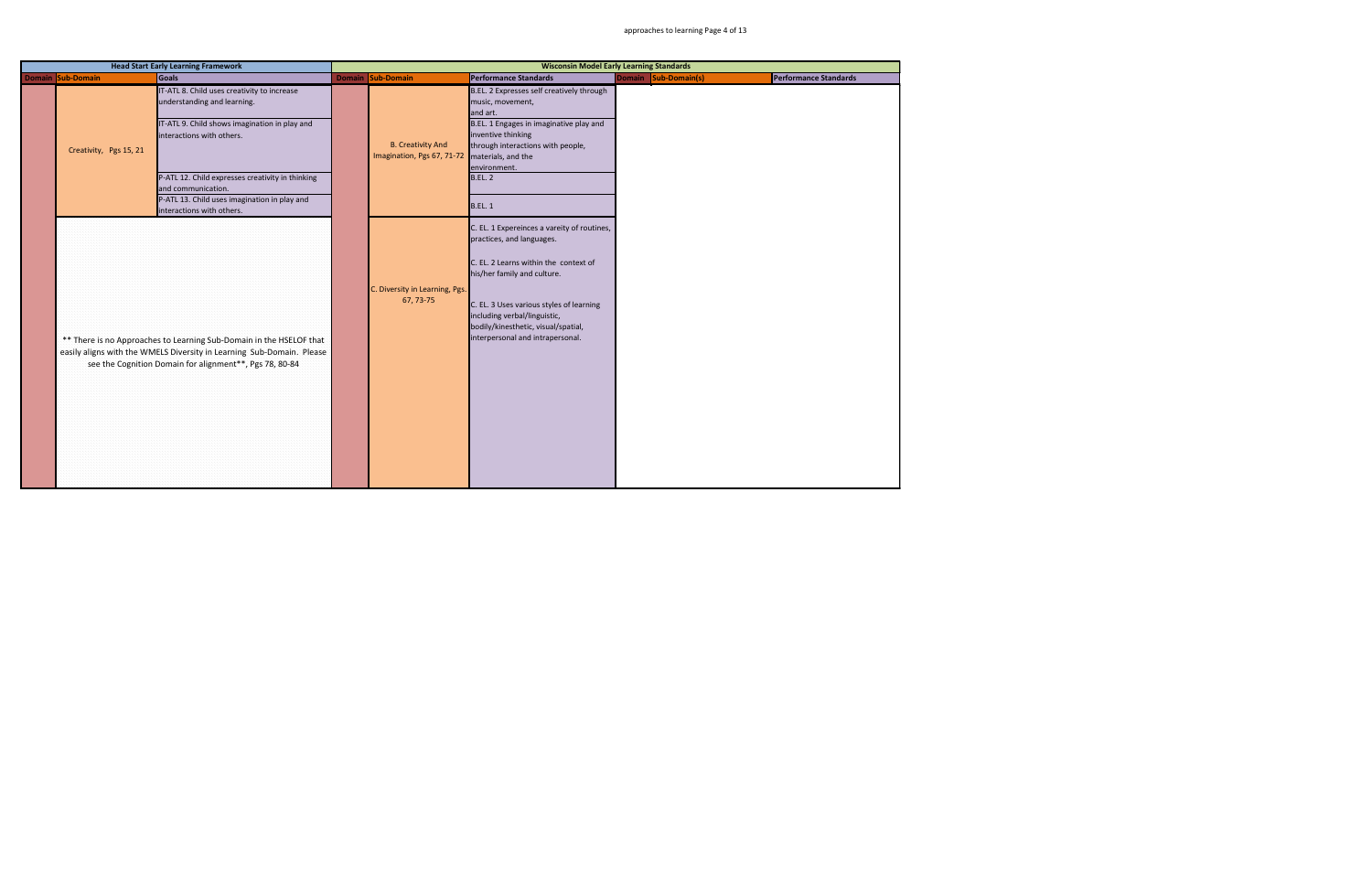|                  |                                                  | <b>Head Start Early Learning Framework</b>                                                                                                       |                  |                              | <b>Wisconsin Model Early Learning Standards</b>                                       |        |               |                              |
|------------------|--------------------------------------------------|--------------------------------------------------------------------------------------------------------------------------------------------------|------------------|------------------------------|---------------------------------------------------------------------------------------|--------|---------------|------------------------------|
|                  | Domain Sub-Domain                                | Goals                                                                                                                                            |                  | Domain Sub-Domain            | <b>Performance Standards</b>                                                          | Domain | Sub-Domain(s) | <b>Performance Standards</b> |
|                  |                                                  | IT-SE 1. Child develops expectations of consistent,<br>positive interactions through secure relationships<br>with familiar adults.               |                  |                              | C.EL. 1 Demonstrates attachment, trust,<br>and autonomy.                              |        |               |                              |
|                  | <b>Relationships With</b>                        | IT-SE 2. Child uses expectations learned through<br>repeated experiences in primary relationships to<br>develop relationships with other adults. |                  |                              |                                                                                       |        |               |                              |
|                  | Adults, Pgs 24, 29                               | IT-SE 3. Child learns to use adults as a resource to<br>meet needs.                                                                              |                  |                              | C.EL. 3 Demonstrates understanding of<br>rules and social expectations.               |        |               |                              |
|                  |                                                  | P-SE 1. Child engages in and maintains positive<br>relationships and interactions with adults.                                                   |                  |                              |                                                                                       |        |               |                              |
|                  |                                                  | P-SE 2. Child engages in prosocial and cooperative<br>behavior with adults.                                                                      |                  | C. Social                    |                                                                                       |        |               |                              |
|                  |                                                  | IT-SE 4. Child shows interest in, interacts with, and<br>develops personal relationships with other children.                                    |                  | Competence, Pgs<br>27, 35-40 | C.EL. 2 Engages in social interaction and<br>plays with others.                       |        |               |                              |
|                  |                                                  | IT-SE 5. Child imitates and engages in play with other<br>children.                                                                              |                  |                              |                                                                                       |        |               |                              |
|                  | <b>Relationships With</b><br>Other Children, Pgs | P-SE 3. Child engages in and maintains positive<br>interactions and relationships with other children.                                           |                  |                              |                                                                                       |        |               |                              |
|                  | 25, 30-31                                        | P-SE 4. Child engages in cooperative play with other<br>children.                                                                                |                  |                              |                                                                                       |        |               |                              |
|                  |                                                  | P-SE 5. Child uses basic problem-solving skills to<br>resolve conflicts with other children                                                      |                  |                              | C.EL. 3 Demonstrates understanding of<br>rules and social expectations.               |        |               |                              |
| oment, Pgs 22-33 |                                                  |                                                                                                                                                  | pment, Pgs 25-40 |                              | C.EL. 4 Engages in social problem solving<br>behavior and learns to resolve conflict. |        |               |                              |
|                  |                                                  |                                                                                                                                                  |                  |                              |                                                                                       |        |               |                              |
|                  |                                                  |                                                                                                                                                  |                  |                              |                                                                                       |        |               |                              |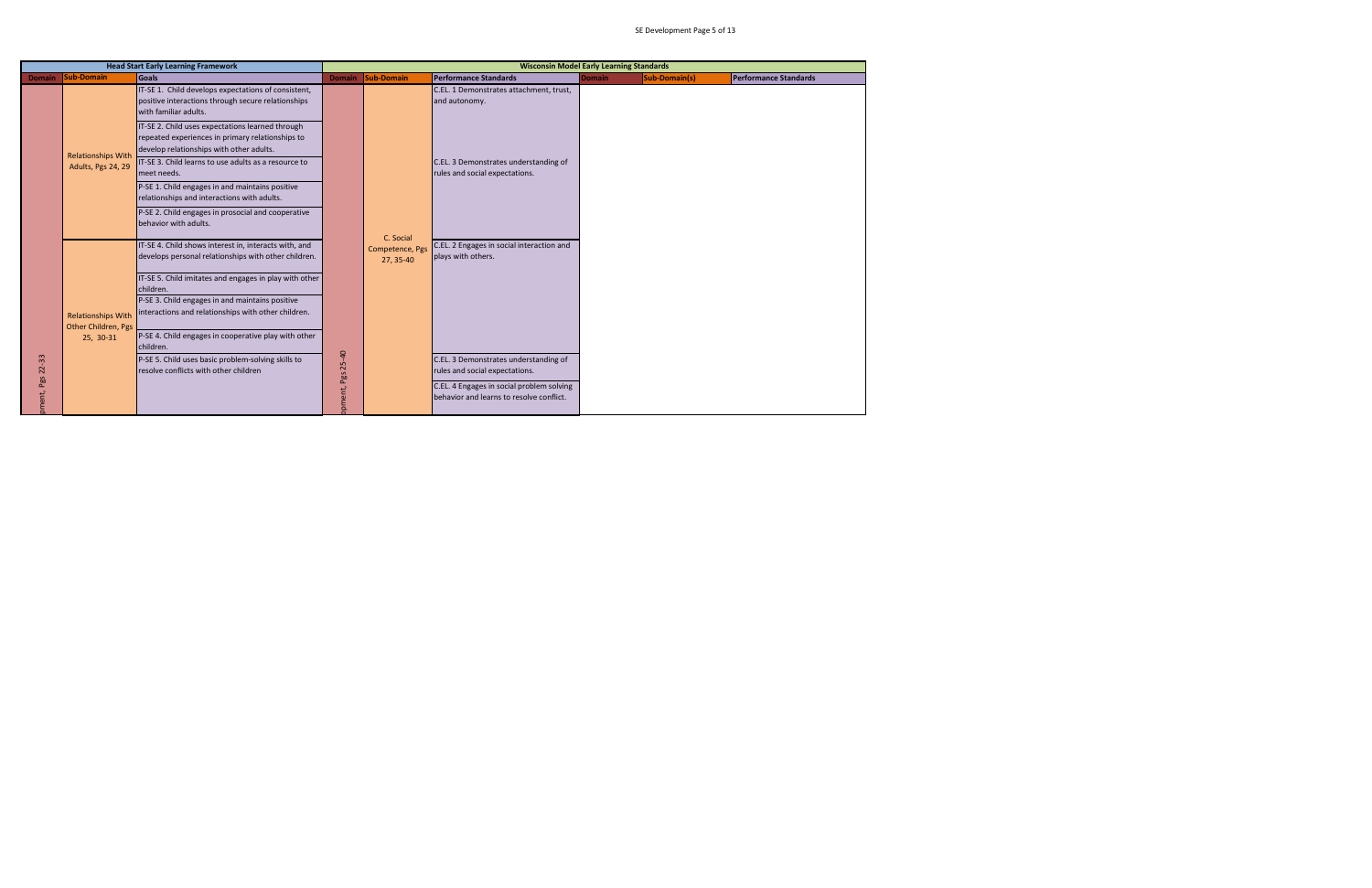|                             |                                                         | <b>Head Start Early Learning Framework</b>                                                                                                                                                                                                                                                                                                                                                                                                                                                                                                                                                                                                                                                                              |                                 |                                               |                                                                                                                                                 | <b>Wisconsin Model Early Learning Standards</b> |                                             |                                                                               |
|-----------------------------|---------------------------------------------------------|-------------------------------------------------------------------------------------------------------------------------------------------------------------------------------------------------------------------------------------------------------------------------------------------------------------------------------------------------------------------------------------------------------------------------------------------------------------------------------------------------------------------------------------------------------------------------------------------------------------------------------------------------------------------------------------------------------------------------|---------------------------------|-----------------------------------------------|-------------------------------------------------------------------------------------------------------------------------------------------------|-------------------------------------------------|---------------------------------------------|-------------------------------------------------------------------------------|
|                             | Domain Sub-Domain                                       | Goals                                                                                                                                                                                                                                                                                                                                                                                                                                                                                                                                                                                                                                                                                                                   | <b>Domain</b>                   | Sub-Domain                                    | <b>Performance Standards</b>                                                                                                                    | <b>Domain</b>                                   | Sub-Domain(s)                               | <b>Performance Standards</b>                                                  |
| Social and Emotional Develo | Emotional<br>Functioning, Pgs 26-<br>27, 31-32          | IT-SE 6. Child learns to express a range of emotions.<br>IT-SE 7. Child recognizes and interprets emotions of<br>others with the support of familiar adults.<br>IT-SE 8. Child expresses care and concern towards<br>others.<br>IT-SE 9. Child manages emotions with the support of<br>familiar adults.<br>P-SE 6. Child expresses a broad range of emotions<br>and recognizes these emotions in self and others.<br>P-SE 7. Child expresses care and concern toward<br>others.                                                                                                                                                                                                                                         | Social and Emotional Devel<br>Ξ | A. Emotional<br>Development, Pgs<br>26, 28-31 | A.EL. 1 Expresses a wide range of<br>emotions.<br>A.EL. 2 Understands and responds to<br>others' emotions.<br>A.EL. 1<br><b>A.EL. 2</b>         |                                                 |                                             |                                                                               |
|                             | Sense Of Identity<br>And Belonging, Pgs<br>27-28, 32-33 | P-SE 8. Child manages emotions with increasing<br>ndependence.<br>IT-SE 10. Child shows awareness about self and how<br>to connect with others.<br>IT-SE 11. Child understands some characteristics of<br>self and others.<br>IT-SE 12. Child shows confidence in own abilities<br>through relationships with others.<br>IT-SE 13. Child develops a sense of belonging through<br>relationships with others.<br>P-SE 9. Child recognizes self as a unique individual<br>having own abilities, characteristics, emotions, and<br>nterests.<br>P-SE 10. Child expresses confidence in own skills and<br>positive feelings about self.<br>P-SE 11. Child has sense of belonging to family,<br>community, and other groups. |                                 | B. Self-Concept,<br>Pgs 26, 32-34             | A.EL. 1<br>B.EL. 2 Demonstrates self-awareness.<br>B.EL. 1 Develops positive self-esteem.<br><b>B.EL. 2</b><br><b>B.EL. 1</b><br><b>B.EL. 2</b> | IV. Approaches to Learning, Pgs 65-76           | C. Diversity in Learning,<br>Pgs. 67, 73-75 | C.EL. 2 Learns within the context of<br>his/her family and culture.<br>C.EL.2 |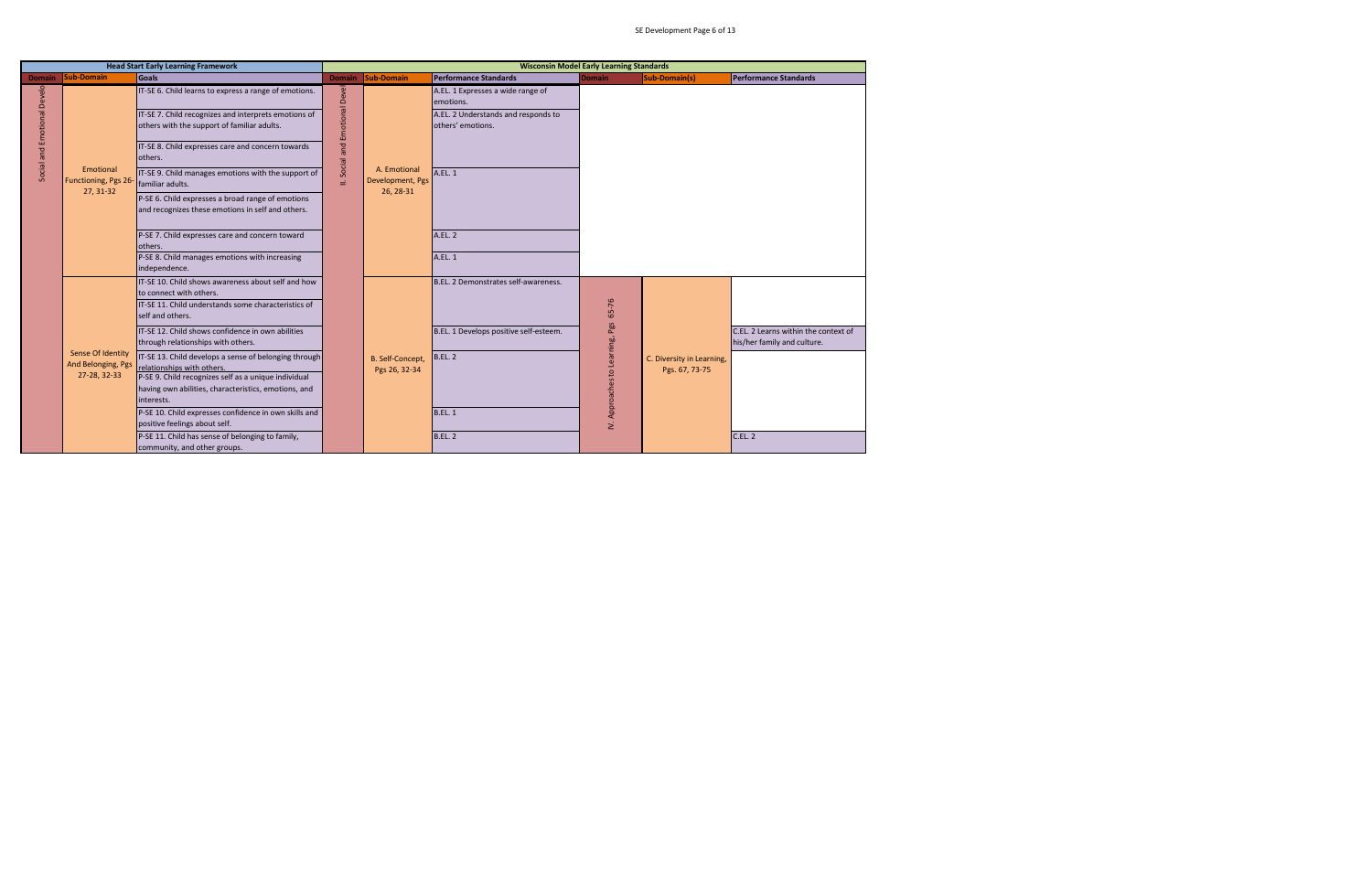|                                                | <b>Head Start Early Learning Framework</b><br><b>Goals</b><br>Domain Sub-Domain |                                                                                                                                                                                                                                                                                                                                                                                                                                                                                                                                                                                                                                                                                                |                                       |                                                                                                                               |                                                                                                                                                                                                                                                                                                                                                                                                                                                                                                                                                                                                                                            | <b>Wisconsin Model Early Learning Standards</b>           |                                         |                                                                         |
|------------------------------------------------|---------------------------------------------------------------------------------|------------------------------------------------------------------------------------------------------------------------------------------------------------------------------------------------------------------------------------------------------------------------------------------------------------------------------------------------------------------------------------------------------------------------------------------------------------------------------------------------------------------------------------------------------------------------------------------------------------------------------------------------------------------------------------------------|---------------------------------------|-------------------------------------------------------------------------------------------------------------------------------|--------------------------------------------------------------------------------------------------------------------------------------------------------------------------------------------------------------------------------------------------------------------------------------------------------------------------------------------------------------------------------------------------------------------------------------------------------------------------------------------------------------------------------------------------------------------------------------------------------------------------------------------|-----------------------------------------------------------|-----------------------------------------|-------------------------------------------------------------------------|
|                                                |                                                                                 |                                                                                                                                                                                                                                                                                                                                                                                                                                                                                                                                                                                                                                                                                                |                                       | Domain Sub-Domain                                                                                                             | <b>Performance Standards</b>                                                                                                                                                                                                                                                                                                                                                                                                                                                                                                                                                                                                               | <b>Domain</b>                                             | Sub-Domain(s)                           | <b>Performance Standards</b>                                            |
|                                                | <b>Attending And</b><br><b>Understanding, Pgs</b><br>36, 42                     | IT-LC 1. Child attends to, understands, and responds<br>to communication and language from others.<br>IT-LC 2. Child learns from communication and<br>language experiences with others.<br>P-LC 1. Child attends to communication and<br>language from others.<br>P-LC 2. Child understands and responds to<br>increasingly complex communication and language<br>from others                                                                                                                                                                                                                                                                                                                  |                                       | A. Listening And<br><b>Understanding, Pgs</b><br>42, 44-46                                                                    | A.EL. 1 Derives meaning through listening to communications of<br>others and sounds in the environment. A.EL. 2 Listens and<br>responds to communications with others.<br>A.EL. 3 Follows directions of increasing complexity.                                                                                                                                                                                                                                                                                                                                                                                                             |                                                           |                                         |                                                                         |
| 36-45<br>Pgs<br>Communication,<br>and          | Speaking, Pgs. 37-38,<br>$43 - 44$                                              | IT-LC 3. Child communicates needs and wants non-<br>verbally and by using language.<br>IT-LC 4. Child uses non-verbal communication and<br>language to engage others in interaction.<br>IT-LC 5. Child uses increasingly complex language in<br>conversation with others.<br>IT-LC 6. Child initiates non-verbal communication<br>Communicating And and language to learn and gain information.<br>P-LC 3. Child varies the amount of information<br>provided to meet the demands of the situation.<br>P-LC 4. Child understands, follows, and uses<br>appropriate social and conversational rules.<br>P-LC 5. Child expresses self in increasingly long,<br>detailed, and sophisticated ways. |                                       | <b>B. Speaking And</b><br>Communicating, Pgs<br>43, 47-53                                                                     | B.EL. 1 Uses gestures and movements (non-verbal) to<br>communicate.<br>B.EL. 2a Uses vocalizations and spoke language to communicate.<br>Lanugage Form (Syntax: rule system for combining words,<br>phrases, and sentaneces, includes parts of speech, word order,<br>and sentence structure)<br>B.EL. 2b Uses vocalizations and spoke language to communicate.<br>Language Content (senmantics: rue system for establishing<br>meaning of words, individually and in combination)<br>B.EL. 2c Uses vocalizations and spoken language to<br>communicate. Language Function (Pragmatics: rules governing<br>the use of language in context) | <b>II. Social and Emotional</b><br>Development, Pgs 25-40 | C. Social Competence, Pgs.<br>27-35, 40 | C.EL. 3 Demonstrates understanding of<br>rules and social expectations. |
| Language<br>Pgs 34-49<br>and Literacy,<br>uage | Vocabulary, Pgs 39,<br>44-45                                                    | IT-LC 7. Child understands an increasing number of<br>words used in communication with others.<br>IT-LC 8. Child uses an increasing number of words in<br>communication and conversation with others.<br>P-LC 6. Child understands and uses a wide variety of<br>words for a variety of purposes.<br>P-LC 7. Child shows understanding of word<br>categories and relationships among words.                                                                                                                                                                                                                                                                                                    | elopment and Communication, Pgs 41-64 | A. Listening And<br><b>Understanding, Pgs</b><br>42.44-46<br><b>B. Speaking And</b><br><b>Communicating, Pgs</b><br>43, 47-53 | <b>B.EL. 2a</b><br><b>B.EL. 2a</b><br>A.EL. 1-3<br><b>B.EL. 2a-c</b>                                                                                                                                                                                                                                                                                                                                                                                                                                                                                                                                                                       |                                                           |                                         |                                                                         |
|                                                |                                                                                 |                                                                                                                                                                                                                                                                                                                                                                                                                                                                                                                                                                                                                                                                                                |                                       |                                                                                                                               |                                                                                                                                                                                                                                                                                                                                                                                                                                                                                                                                                                                                                                            |                                                           |                                         |                                                                         |

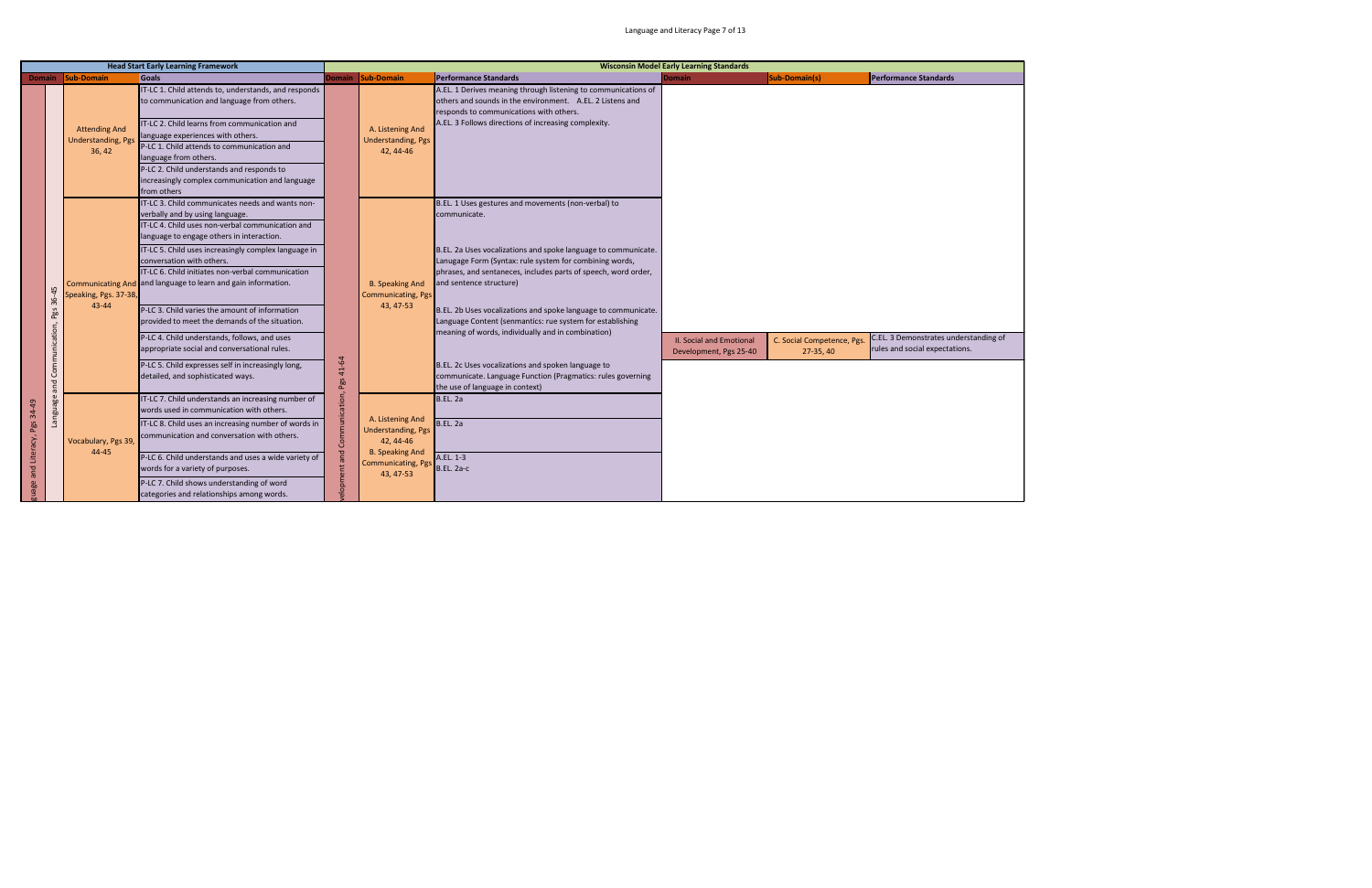|           |                                        | <b>Head Start Early Learning Framework</b>                                                                                                                                                                                                                                                                       |             |                        |                                                                                                                         | <b>Wisconsin Model Early Learning Standards</b> |               |                       |
|-----------|----------------------------------------|------------------------------------------------------------------------------------------------------------------------------------------------------------------------------------------------------------------------------------------------------------------------------------------------------------------|-------------|------------------------|-------------------------------------------------------------------------------------------------------------------------|-------------------------------------------------|---------------|-----------------------|
|           | Domain Sub-Domain                      | <b>Goals</b>                                                                                                                                                                                                                                                                                                     |             | Domain Sub-Domain      | Performance Standards                                                                                                   | <b>Domain</b>                                   | Sub-Domain(s) | Performance Standards |
|           |                                        | IT-LC 9. Child attends to, repeats, and uses some<br>rhymes, phrases, or refrains from stories or songs.                                                                                                                                                                                                         | Language De |                        | C.EL. 1 Develops ability to detect, manipulate, or analyze the<br>auditory parts of spoken language.                    |                                                 |               |                       |
|           |                                        | IT-LC 10. Child handles books and relates them to<br>their stories or information.                                                                                                                                                                                                                               | Ξ           |                        | C.EL. 3 Shows appreciation of books and understands how print<br>works.                                                 |                                                 |               |                       |
|           | <b>Emergent Literacy,</b><br>Pgs 39-41 | IT-LC 11. Child recognizes pictures and some<br>symbols, signs, or words.                                                                                                                                                                                                                                        |             |                        | C. EL. 2 Understands concept that alphabet represents the<br>sounds of spoken language and letters of written language. |                                                 |               |                       |
|           |                                        | IT-LC 12. Child comprehends meaning from pictures<br>and stories.<br>IT-LC 13. Child makes marks and uses them to                                                                                                                                                                                                |             |                        | <b>C.EL. 3</b>                                                                                                          |                                                 |               |                       |
|           |                                        | represent objects or actions.<br>P-LIT 1. Child demonstrates awareness that spoken                                                                                                                                                                                                                               |             |                        | C.EL. 4 Uses writing to represent thoughts or ideas.<br>C.EL.1                                                          |                                                 |               |                       |
|           | Phonological<br>Awareness, Pg 46       | language is composed of smaller segments of sound.                                                                                                                                                                                                                                                               |             | C. Early Literacy, Pgs | <b>C.EL. 2</b>                                                                                                          |                                                 |               |                       |
| Pgs 46-49 | 47                                     | P-LIT 2. Child demonstrates an understanding of how<br>print is used (functions of print) and the rules that<br>Print And Alphabet govern how print works (conventions of print).<br>Knowledge, Pgs 46-P-LIT 3. Child identifies letters of the alphabet and<br>produces correct sounds associated with letters. |             | 43, 54-64              | <b>C.EL. 1</b><br>C.EL.3                                                                                                |                                                 |               |                       |
| Literacy, | <b>Text Structure, Pgs</b>             | P-LIT 4. Child demonstrates an understanding of<br>Comprehension And narrative structure through storytelling/re-telling.                                                                                                                                                                                        |             |                        | C.EL.3                                                                                                                  |                                                 |               |                       |
|           | 47-48                                  | P-LIT 5. Child asks and answers questions about a<br>book that was read aloud.                                                                                                                                                                                                                                   |             |                        |                                                                                                                         |                                                 |               |                       |
|           | Writing, Pg 49                         | P-LIT 6. Child writes for a variety of purposes using<br>increasingly sophisticated marks.                                                                                                                                                                                                                       |             |                        | <b>C.EL. 4</b>                                                                                                          |                                                 |               |                       |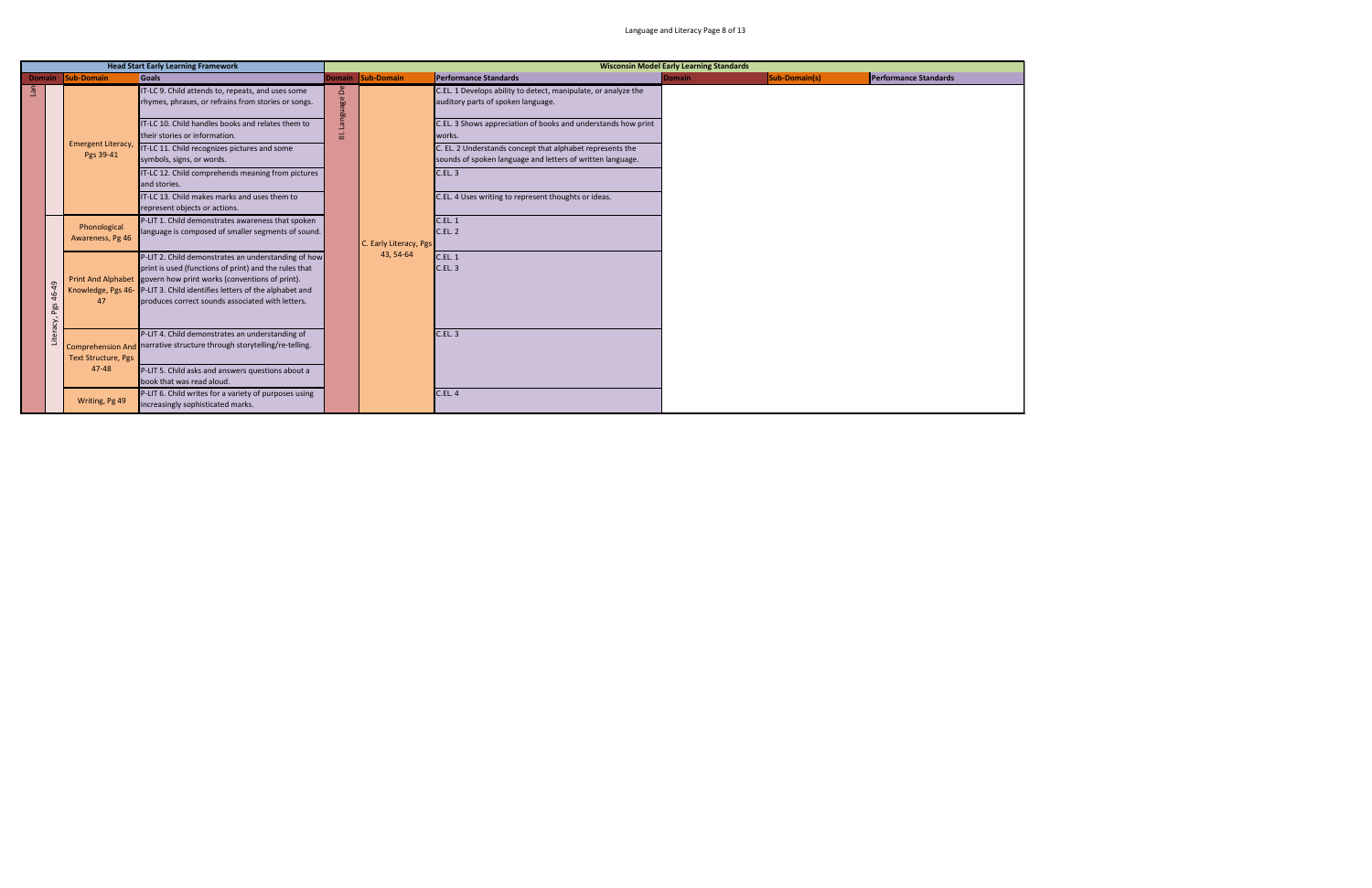| <b>Domain</b>        |            | <b>Sub-Domain</b>                                 |                                                                                                                           |                                             |                                                     |                                                                                                                                                             |                                                                 |                                                              |                                                                                                                                                           |
|----------------------|------------|---------------------------------------------------|---------------------------------------------------------------------------------------------------------------------------|---------------------------------------------|-----------------------------------------------------|-------------------------------------------------------------------------------------------------------------------------------------------------------------|-----------------------------------------------------------------|--------------------------------------------------------------|-----------------------------------------------------------------------------------------------------------------------------------------------------------|
|                      |            |                                                   | <b>Goals</b>                                                                                                              | Domain                                      | <b>Sub-Domain</b>                                   | <b>Performance Standards</b>                                                                                                                                | <b>Domain</b>                                                   | <b>Sub-Domain(s)</b>                                         | <b>Performance Standards</b>                                                                                                                              |
|                      |            |                                                   | IT-C 1. Child actively explores people and<br>objects to understand self, others, and<br>objects.                         |                                             |                                                     | A.EL. 1 Uses multi-sensory<br>abilities to process information.                                                                                             |                                                                 | A. Curiosity,                                                | A.EL. 1 Displays curiosity, risk-<br>taking, and willingness to<br>engage in new experiences. C.<br>Diversity in Learning Pgs. 73-75                      |
|                      |            | <b>Exploration And</b><br>Discovery, Pg 52        | IT-C 2. Child uses understanding of causal<br>relationships to act on social and physical<br>environments.                |                                             | A. Exploration,                                     | A. EL. 1<br>A. EL. 2 Understands new<br>meanings as memory increases.                                                                                       | IV. Approaches to Learning, pgs 65-75                           | Engagement,<br>And Persistence,<br>Pgs 66, 68-70             | A.EL. 2 Engages in meaningful<br>learning through attempting,<br>repeating, experimenting,<br>refining, and elaborating on<br>experiences and activities. |
|                      |            |                                                   | IT-C 3. Child recognizes differences<br>between familiar and unfamiliar people,<br>objects, actions, or events.           |                                             | Discovery, And<br>Problem Solving,<br>Pgs 78, 80-84 | A. EL. 2                                                                                                                                                    | Development,<br>Pgs 25-40<br>II. Social and<br>Emotional        | C. Social<br>Competence, Pgs<br>27, 35-40                    | C.EL. 1 Demonstrates<br>attachment, trust, and<br>autonomy.                                                                                               |
|                      |            | Memory, Pg 53                                     | IT-C 4. Child recognizes the stability of<br>people and objects in the environment.<br>IT-C 5. Child uses memories as a   |                                             |                                                     |                                                                                                                                                             |                                                                 |                                                              |                                                                                                                                                           |
|                      |            |                                                   | foundation for more complex actions and<br>thoughts.                                                                      |                                             |                                                     |                                                                                                                                                             |                                                                 |                                                              |                                                                                                                                                           |
| 52-56                |            | <b>Reasoning And</b>                              | IT-C 6. Child learns to use a variety of                                                                                  |                                             |                                                     | A.EL. 3 Applies problem solving                                                                                                                             |                                                                 |                                                              |                                                                                                                                                           |
|                      | Pgs        | Problem-Solving,                                  | strategies in solving problems.                                                                                           |                                             |                                                     | skills.                                                                                                                                                     |                                                                 |                                                              |                                                                                                                                                           |
|                      |            | Pg 54                                             | IT-C 7. Child uses reasoning and planning<br>ahead to solve problems.                                                     |                                             |                                                     |                                                                                                                                                             |                                                                 |                                                              |                                                                                                                                                           |
|                      |            |                                                   | IT-C 8. Child develops sense of number and                                                                                |                                             |                                                     | <b>B.EL. 1 Demonstrates an</b>                                                                                                                              |                                                                 |                                                              |                                                                                                                                                           |
|                      | Cognition, |                                                   | quantity.                                                                                                                 |                                             |                                                     | understanding of numbers and<br>counting.                                                                                                                   |                                                                 |                                                              |                                                                                                                                                           |
|                      |            | Emergent                                          |                                                                                                                           |                                             | <b>B.</b> Mathematical<br>Thinking, Pgs 78,         | B.EL. 2 Understands number<br>operations and relationships.                                                                                                 |                                                                 |                                                              |                                                                                                                                                           |
|                      |            | Mathematical<br>Thinking, Pg 55                   | IT-C 9. Child uses spatial awareness to<br>understand objects and their movement in<br>space.                             |                                             | 85-95                                               | B.EL. 3 Explores, recognizes, and<br>describes, shapes and spatial<br>relationships.                                                                        |                                                                 |                                                              |                                                                                                                                                           |
|                      |            |                                                   | IT-C 10. Child uses matching and sorting of<br>objects or people to understand similar<br>and different characteristics.  |                                             |                                                     | B.EL. 4 Uses the attributes of<br>objects for comparison and<br>patterning.                                                                                 |                                                                 |                                                              |                                                                                                                                                           |
|                      |            | <b>Imitation And</b><br>Symbolic                  | IT-C 11. Child observes and imitates<br>sounds, words, gestures, actions, and<br>behaviors.                               |                                             |                                                     | ** There is no Cognition and Gerneral Knowledge Sub-<br>Domain in the WMELS that easily aligns with the<br>HSELOF Imitation and Symbolic Representation and | es to<br>ags 66-<br>Approach<br>Learning, <sub>1</sub><br>68    | <b>B. Creativity And</b><br>Imagination, pgs 67<br>$71 - 72$ | B.EL. 1 Engages in imaginative<br>play and inventive thinking<br>through interactions with<br>people, materials, and the<br>environment.                  |
|                      |            | <b>Representation And</b><br>Play, Pg 56          | IT-C 12. Child uses objects or symbols to<br>represent something else.                                                    |                                             |                                                     | Play Sub-Domain. Please see the Approaches to<br>Learning and Languge and Communication Domains<br>for alignment**, Pgs 67, 71-72; 43,55-64                 |                                                                 | C. Early Literacy,                                           | C.EL. 1 Shows an appreciation of<br>books and understands how<br>print works.                                                                             |
| Cognition, Pgs 50-65 |            |                                                   | IT-C 13. Child uses pretend play to increase<br>understanding of culture, environment,<br>and experiences.                | Cognition and General Knowledge, Pgs 77-100 |                                                     |                                                                                                                                                             | Development and<br>Communication,<br>III. Language<br>pgs 42-54 | Pgs, 43, 55-64                                               |                                                                                                                                                           |
|                      |            |                                                   | P-MATH 1. Child knows number names and                                                                                    |                                             |                                                     | <b>B.EL. 1</b>                                                                                                                                              |                                                                 |                                                              |                                                                                                                                                           |
|                      |            |                                                   | the count sequence.<br>P-MATH 2. Child recognizes the number of<br>objects in a small set.                                |                                             |                                                     |                                                                                                                                                             |                                                                 |                                                              |                                                                                                                                                           |
|                      |            | <b>Counting And</b><br>Cardinality, Pgs 57-<br>58 | P-MATH 3. Child understands the<br>relationship between numbers and<br>quantities.                                        | Š.                                          |                                                     | <b>B.EL. 2</b>                                                                                                                                              |                                                                 |                                                              |                                                                                                                                                           |
| 57-61                | Pgs        |                                                   | P-MATH 4. Child compares numbers.<br>P-MATH 5. Child associates a quantity with<br>written numerals up to 5 and begins to |                                             |                                                     | <b>B.EL. 1</b>                                                                                                                                              |                                                                 |                                                              |                                                                                                                                                           |
|                      |            |                                                   | write numbers.                                                                                                            |                                             | <b>B.</b> Mathematical                              |                                                                                                                                                             |                                                                 |                                                              |                                                                                                                                                           |
| velopment,           |            | <b>Operations And</b>                             | P-MATH 6. Child understands addition as<br>adding to and understands subtraction as                                       |                                             | Thinking, Pgs 78,                                   | <b>B.EL. 2</b>                                                                                                                                              |                                                                 |                                                              |                                                                                                                                                           |
|                      |            | <b>Algebraic Thinking</b>                         | taking away from.                                                                                                         |                                             | 85-95                                               |                                                                                                                                                             |                                                                 |                                                              |                                                                                                                                                           |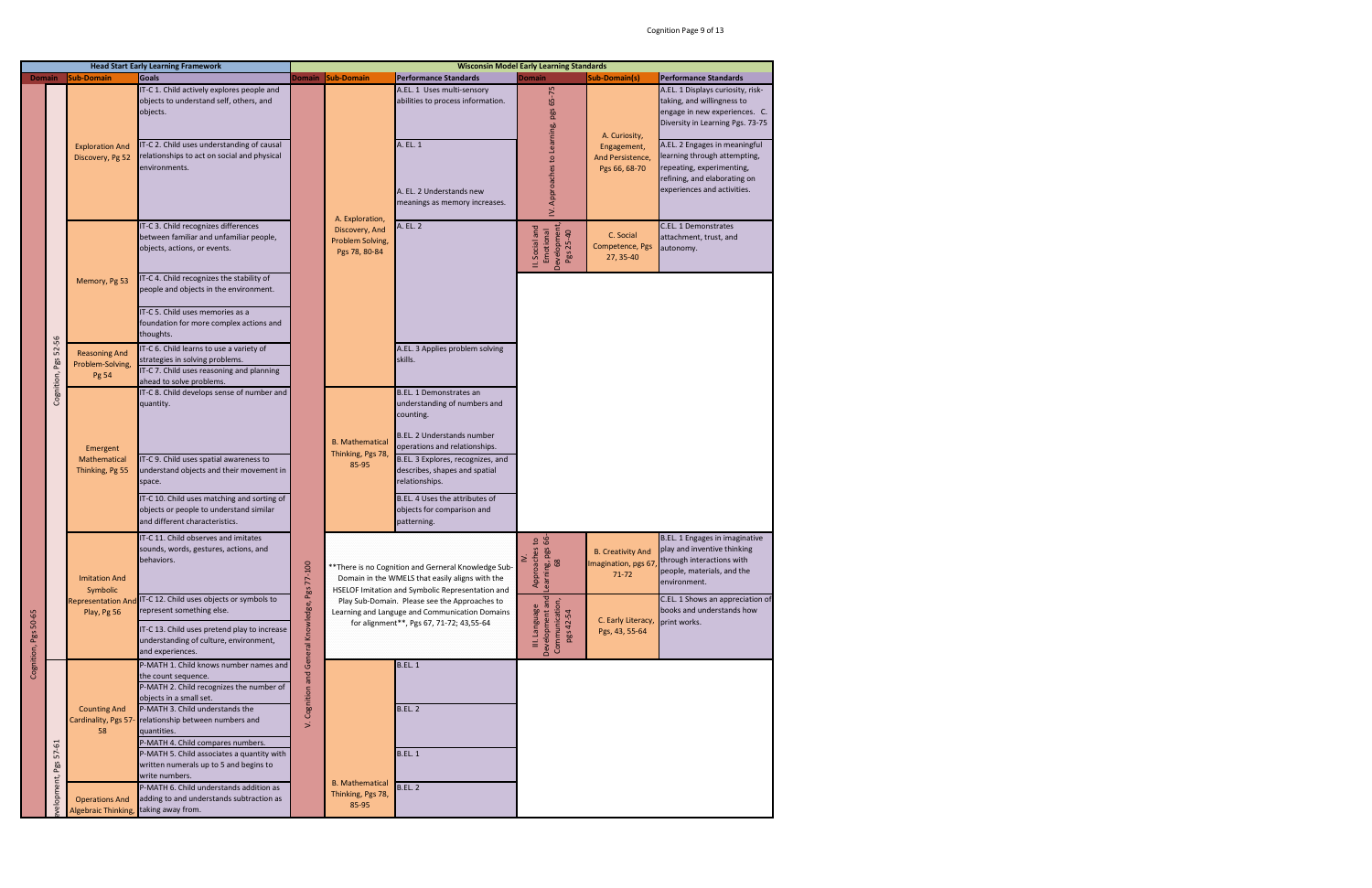|                                |                                                           |                                                                                                                                                                         |                   |                                                                                                |                                                 |               | Cognition Page 10 of 13      |
|--------------------------------|-----------------------------------------------------------|-------------------------------------------------------------------------------------------------------------------------------------------------------------------------|-------------------|------------------------------------------------------------------------------------------------|-------------------------------------------------|---------------|------------------------------|
|                                |                                                           | <b>Head Start Early Learning Framework</b>                                                                                                                              |                   |                                                                                                | <b>Wisconsin Model Early Learning Standards</b> |               |                              |
| <b>Domain</b>                  | <b>Sub-Domain</b>                                         | <b>Goals</b>                                                                                                                                                            | Domain Sub-Domain | <b>Performance Standards</b>                                                                   | <b>Domain</b>                                   | Sub-Domain(s) | <b>Performance Standards</b> |
| ≏<br>უ<br>ე                    | Pg 59                                                     | P-MATH 7. Child understands simple<br>patterns.                                                                                                                         |                   | <b>B.EL. 4</b>                                                                                 |                                                 |               |                              |
| <b>ithemation</b><br><b>SM</b> | Measurement, Pg<br>60                                     | P-Math 8. Child measures objects by their<br>various attributes using standard and non-<br>standard measurement. Uses differences in<br>attributes to make comparisons. |                   | B.EL. 5 Understands the concept<br>of measurement.                                             |                                                 |               |                              |
|                                | <b>Geometry And</b><br><b>Spatial Sense, Pgs</b><br>60-61 | P-MATH 9. Child identifies, describes,<br>compares, and composes shapes.<br>P-MATH 10. Child explores the positions of<br>objects in space.                             |                   | <b>B.EL. 3</b><br>B.EL. 6 Collects, describes, and<br>records information using all<br>senses. |                                                 |               |                              |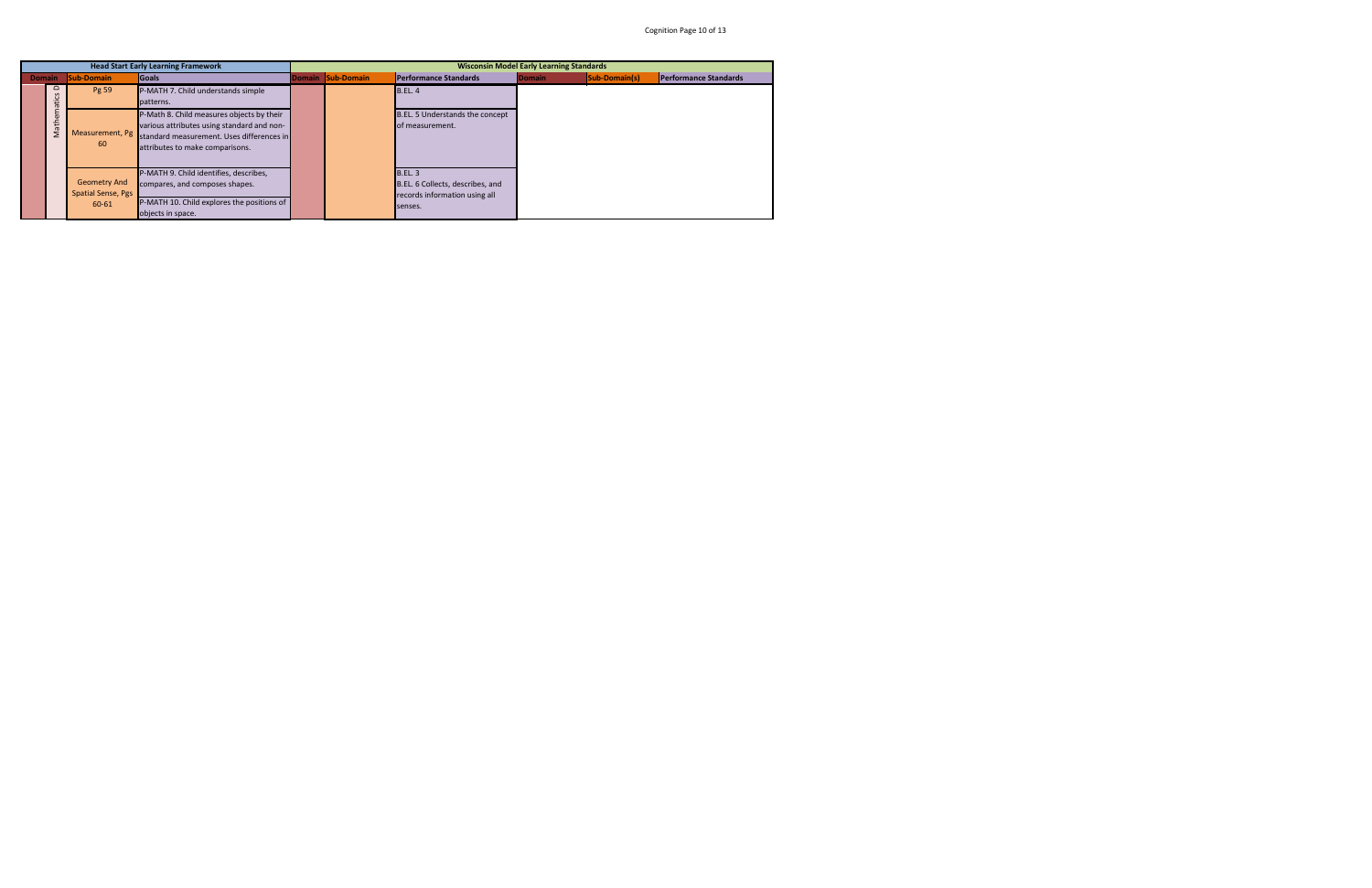|               |                                    |                                                       | <b>Head Start Early Learning Framework</b>                                                                                                                                                                                                 |                                              | <b>Wisconsin Model Early Learning Standards</b>                                                                                                               |        |               |                              |
|---------------|------------------------------------|-------------------------------------------------------|--------------------------------------------------------------------------------------------------------------------------------------------------------------------------------------------------------------------------------------------|----------------------------------------------|---------------------------------------------------------------------------------------------------------------------------------------------------------------|--------|---------------|------------------------------|
| <b>Domain</b> |                                    | <b>Sub-Domain</b>                                     | <b>Goals</b>                                                                                                                                                                                                                               | Domain Sub-Domain                            | <b>Performance Standards</b>                                                                                                                                  | Domain | Sub-Domain(s) | <b>Performance Standards</b> |
|               |                                    |                                                       | P-SCI 1. Child observes and describes<br>observable phenomena (objects, materials,<br>organisms, and events)                                                                                                                               |                                              | C.EL. 1 Uses observation to gather<br>information.<br><b>B.EL. 6</b>                                                                                          |        |               |                              |
|               |                                    | Scientific Inquiry,                                   | P-SCI 2. Child engages in scientific talk.                                                                                                                                                                                                 |                                              | C.EL. 3 Hypothesizes and makes<br>predictions.<br><b>B.EL. 6</b>                                                                                              |        |               |                              |
|               | Pgs 62-65<br>Scientific Reasoning, | Pgs 62-63                                             | P-SCI 3. Child compares and categorizes<br>observable phenomena.                                                                                                                                                                           | C. Scientific<br>Thinking, Pgs 79,<br>96-100 | C.EL. 2 Uses tools to gather<br>information, compare observed<br>objects, and seek answers to<br>questions through active<br>investigation.<br><b>B.EL. 6</b> |        |               |                              |
|               |                                    | <b>Reasoning And</b><br>Problem-Solving,<br>Pgs 64-65 | P-SCI 4. Child asks a question, gathers<br>information, and makes predictions.<br>P-SCI 5. Child plans and conducts<br>investigations and experiments.<br>P-SCI 6. Child analyzes results, draws<br>conclusions, and communicates results. |                                              | C.EL.3<br><b>B.EL. 5-6</b><br>C.EL. 4 Forms explanations based<br>on trial and error, observations,<br>and explorations.<br><b>B.EL. 5-6</b>                  |        |               |                              |
|               |                                    |                                                       |                                                                                                                                                                                                                                            |                                              |                                                                                                                                                               |        |               |                              |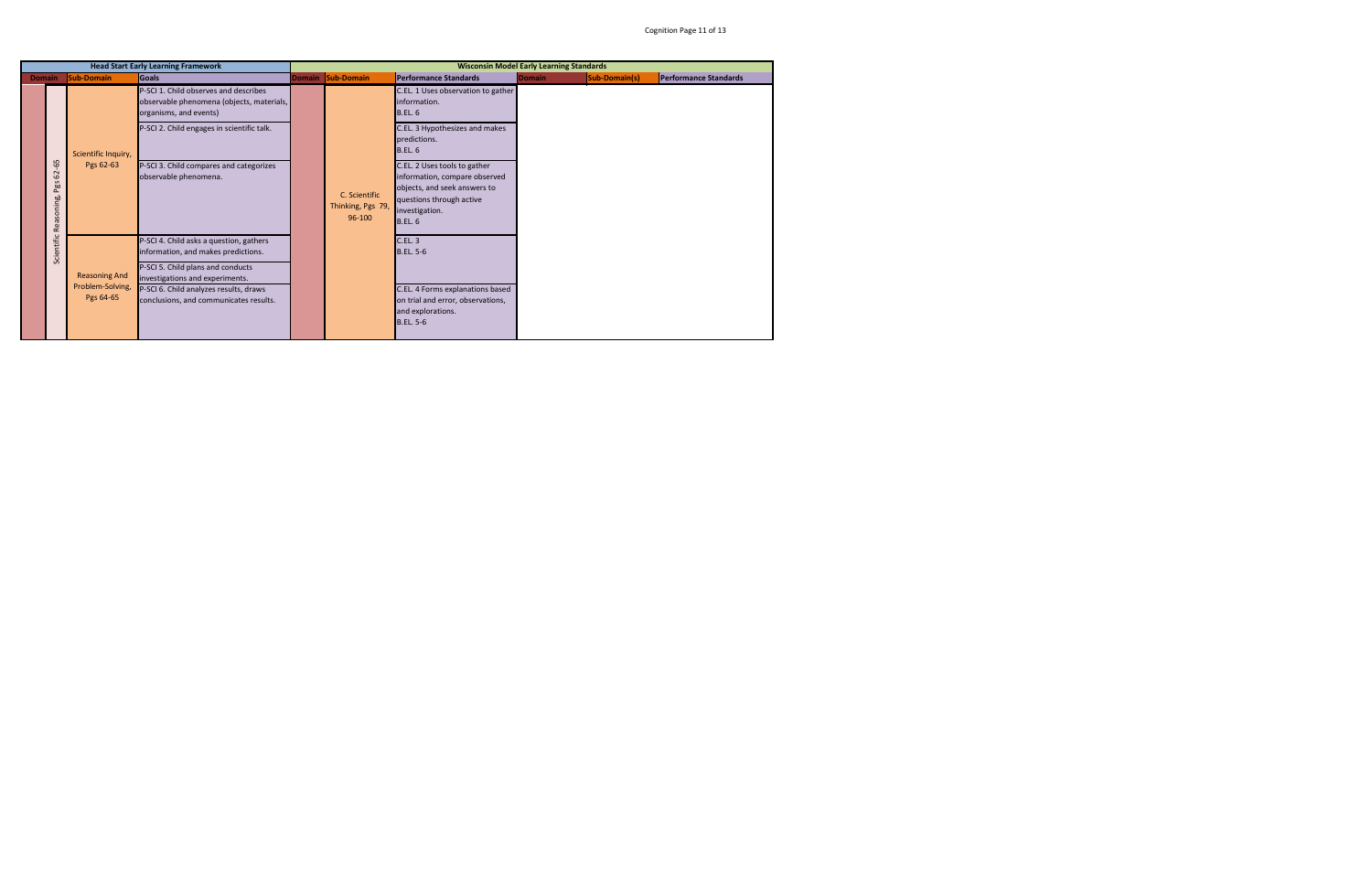|                                                 |                         | <b>Head Start Early Learning Framework</b>                                                                                                                                                                      |                                           |                                                      | <b>Wisconsin Model Early Learning Standards</b>                                                                          |
|-------------------------------------------------|-------------------------|-----------------------------------------------------------------------------------------------------------------------------------------------------------------------------------------------------------------|-------------------------------------------|------------------------------------------------------|--------------------------------------------------------------------------------------------------------------------------|
|                                                 | Domain Sub-Domain       | <b>Goals</b>                                                                                                                                                                                                    | <b>Domain</b>                             | <b>Sub-Domain</b>                                    | <b>Performance Standards</b>                                                                                             |
|                                                 | Perception, Pg 68       | IT-PMP 1. Child uses perceptual information to<br>understand objects, experiences, and interactions.<br>IT-PMP 2. Child uses perceptual information in<br>directing own actions, experiences, and interactions. |                                           | C. Sensory<br><b>Organization</b> , Pgs<br>13, 23-24 | C.EL. 1 Uses senses to take in,<br>experience, integrate, and regulate<br>responses to the environment.                  |
|                                                 |                         | IT-PMP 3. Child demonstrates effective and efficient<br>use of large muscles for movement and position.                                                                                                         |                                           |                                                      | B.EL. 1a Moves with strength, control,<br>balance, coordination, locomotion, and<br>endurance. Purpose and Coordination. |
|                                                 | <b>Gross Motor, pgs</b> | IT-PMP 4. Child demonstrates effective and efficient<br>use of large muscles to explore the environment.                                                                                                        |                                           |                                                      | B.EL. 1b Moves with strength, control,<br>balance, coordination, locomotion, and<br>endurance. Balance and Strength.     |
|                                                 | 69,72                   | IT-PMP 5. Child uses sensory information and body<br>awareness to understand how their body relates to the<br>environment.                                                                                      |                                           |                                                      | C.EL.1                                                                                                                   |
|                                                 |                         | P-PMP 1. Child demonstrates control, strength, and<br>coordination of large muscles.                                                                                                                            |                                           | <b>B.</b> Motor<br>Development, Pgs<br>12, 20-22     | <b>B.EL. 1a</b><br><b>B.EL. 1b</b>                                                                                       |
| ual, Motor, and Physical Development, Pgs 68-75 |                         | P-PMP 2. Child uses perceptual information to guide<br>motions and interactions with objects and other<br>people.                                                                                               | ealth and Physical Development, Pgs 11-24 |                                                      | C.EL.1                                                                                                                   |
|                                                 |                         | IT-PMP 6. Child coordinates hand and eye movements<br>to perform actions.                                                                                                                                       |                                           |                                                      | B.EL. 2 Exhibits eye-hand coordination,<br>strength, control, and object                                                 |
|                                                 | Fine Motor, pgs 70,     | IT-PMP 7. Child uses hands for exploration, play, and<br>daily routines.                                                                                                                                        |                                           |                                                      | manipulation.                                                                                                            |
|                                                 | 73                      | IT-PMP 8. Child adjusts reach and grasp to use tools.                                                                                                                                                           |                                           |                                                      |                                                                                                                          |
|                                                 |                         | P-PMP 3. Child demonstrates increasing control,<br>strength, and coordination of small muscles.                                                                                                                 |                                           |                                                      |                                                                                                                          |